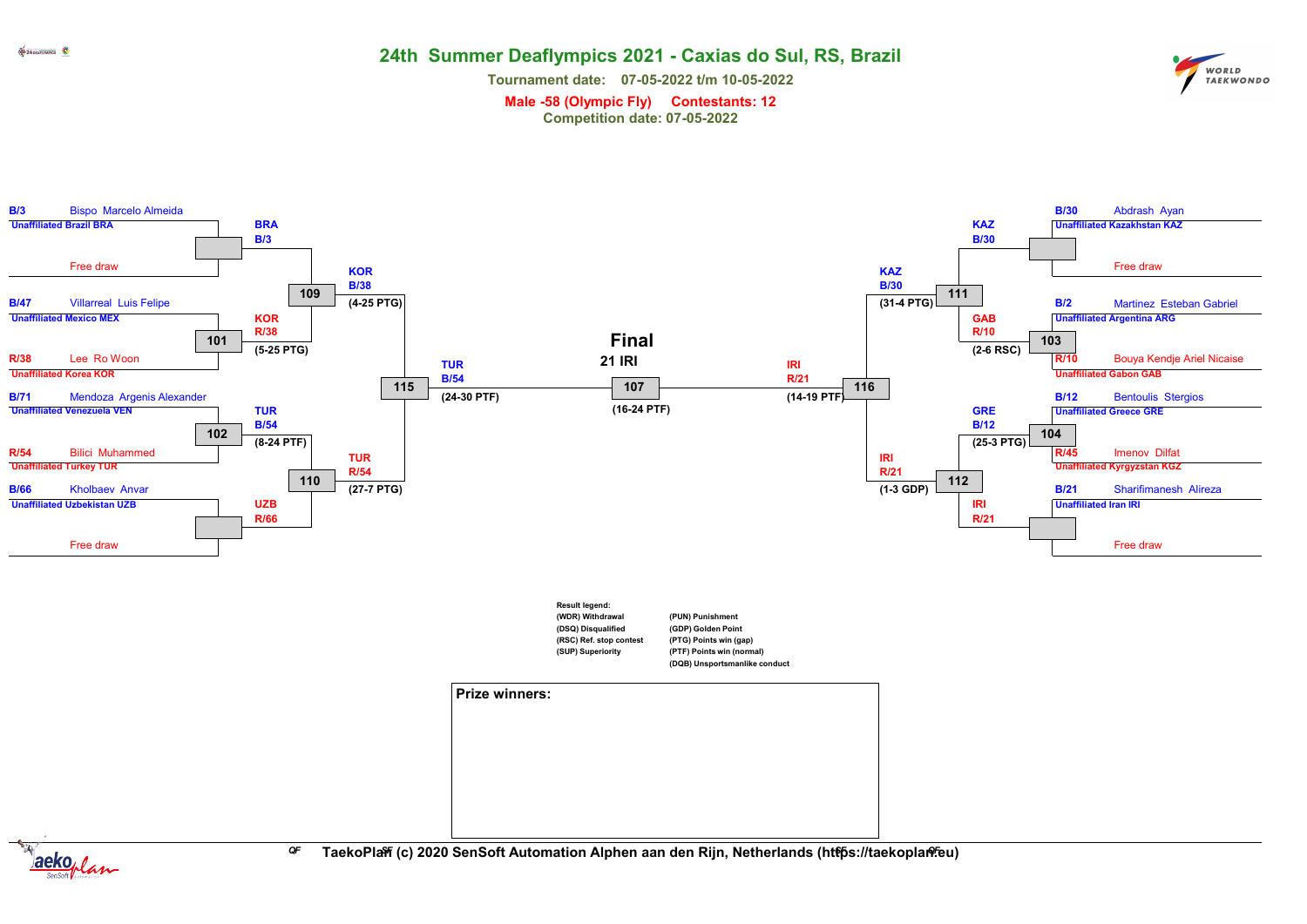Tournament date: 07-05-2022 t/m 10-05-2022

WORLD<br>TAEKWONDO

Male -68 (Olympic Feather) Contestants: 10 Competition date: 07-05-2022





<sup>GF</sup> TaekoPla衎 (c) 2020 SenSoft Automation Alphen aan den Rijn, Netherlands (http̃s://taekoplanº.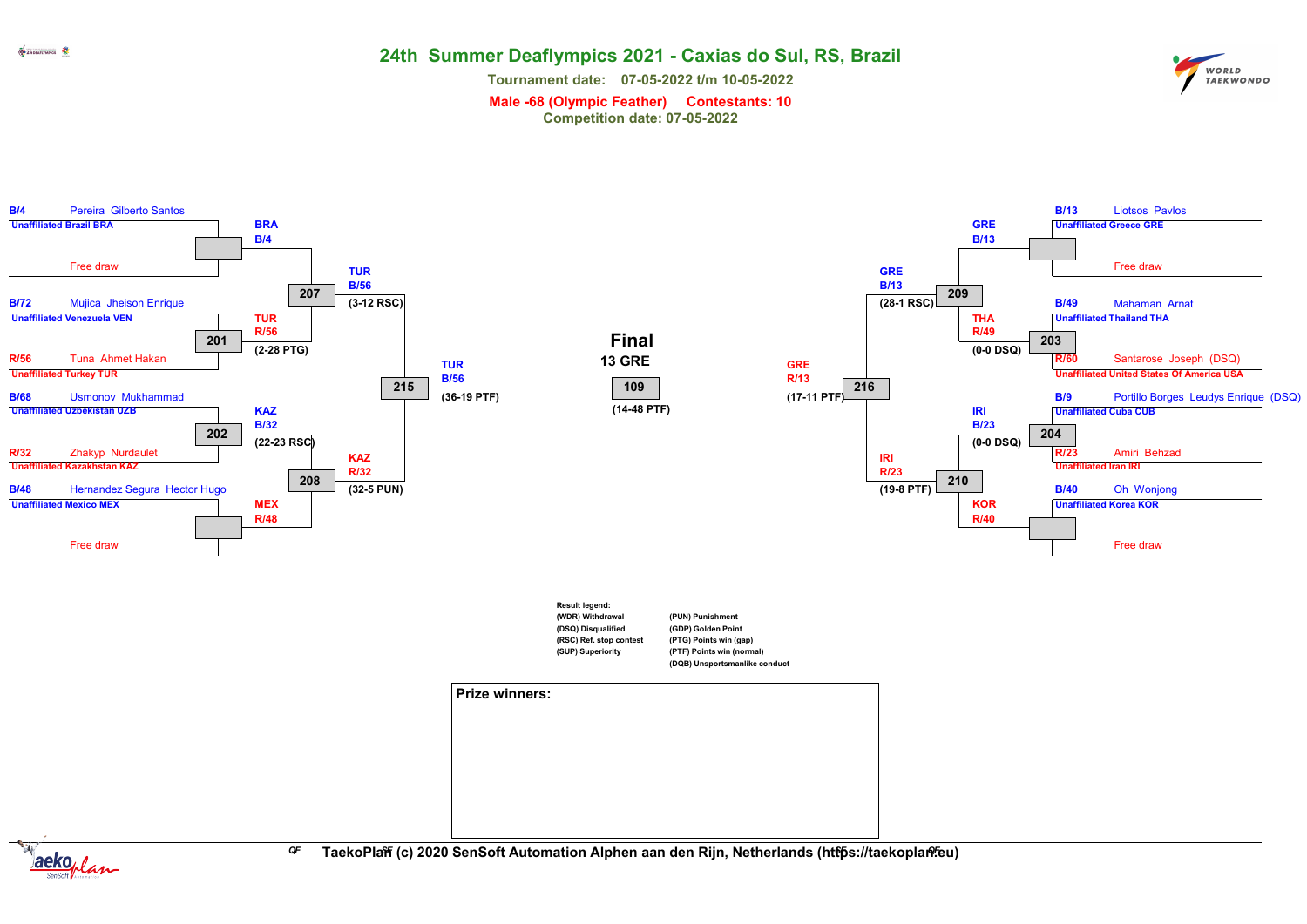Tournament date: 07-05-2022 t/m 10-05-2022



Male -80 (Olympic Welter) Contestants: 10

Competition date: 08-05-2022

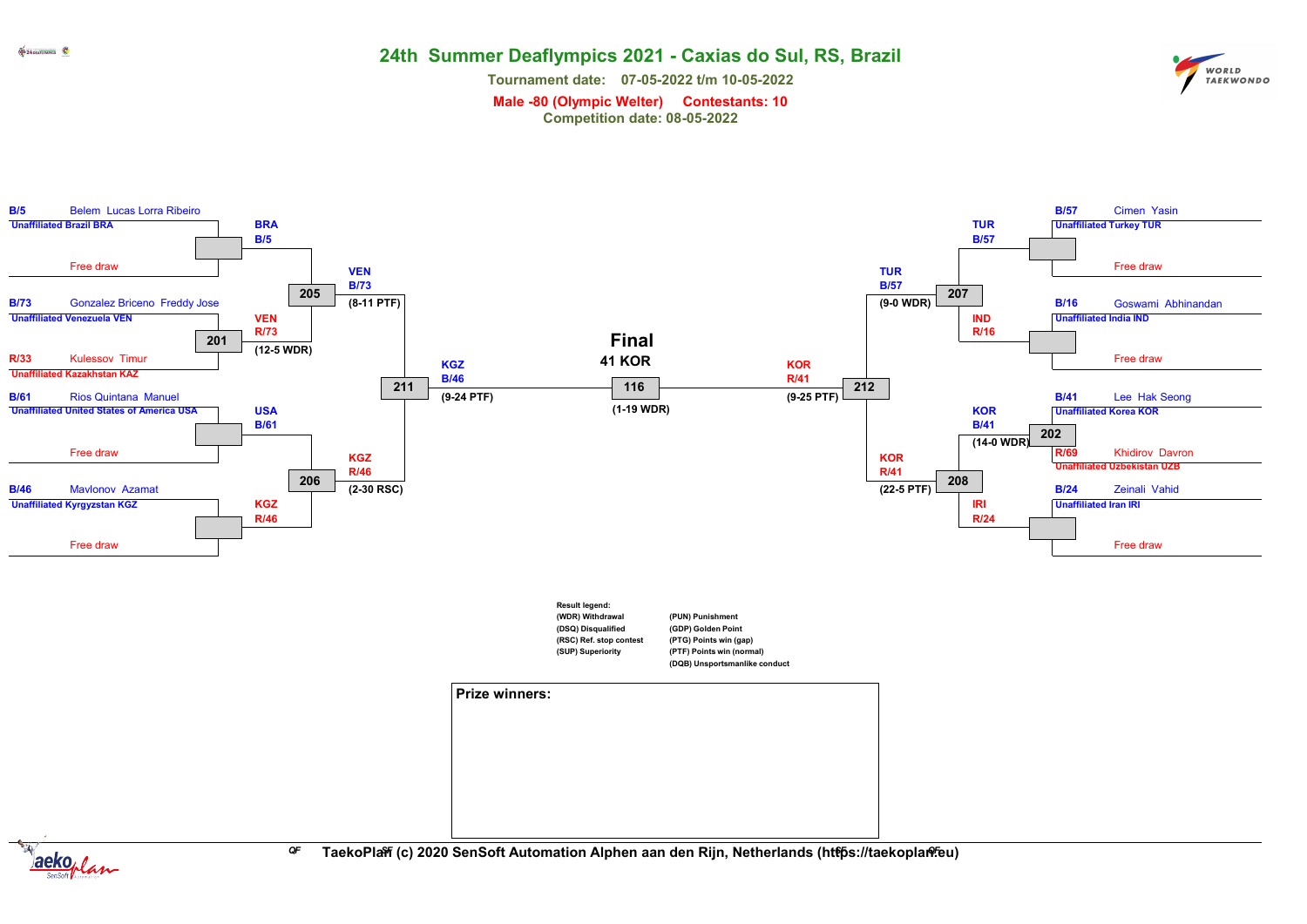Tournament date: 07-05-2022 t/m 10-05-2022



Male +80 (Olympic Heavy) Contestants: 6 Competition date: 08-05-2022

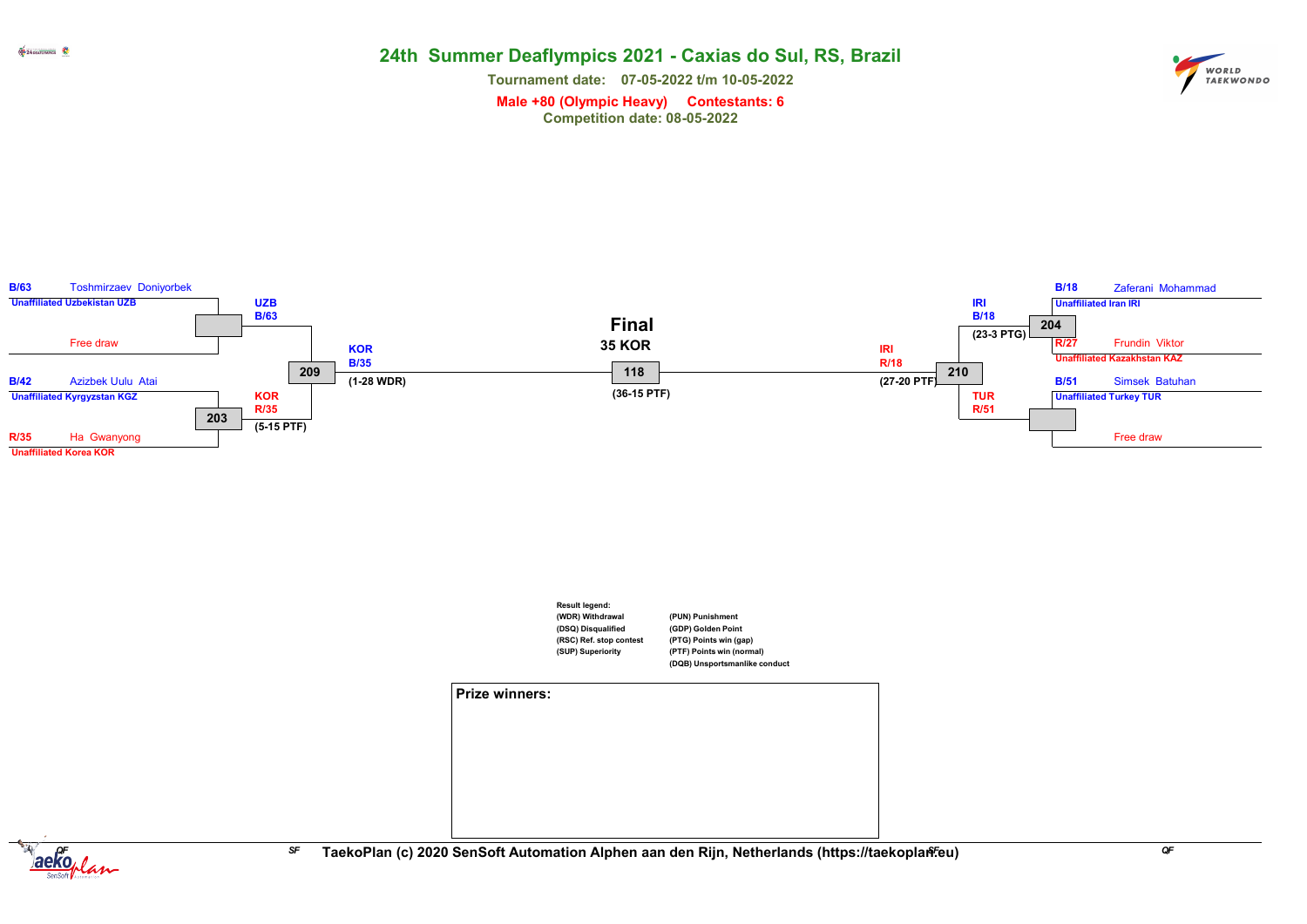WORLD<br>TAEKWONDO

Tournament date: 07-05-2022 t/m 10-05-2022

Female -49 (Olympic Fly) Contestants: 10 Competition date: 07-05-2022

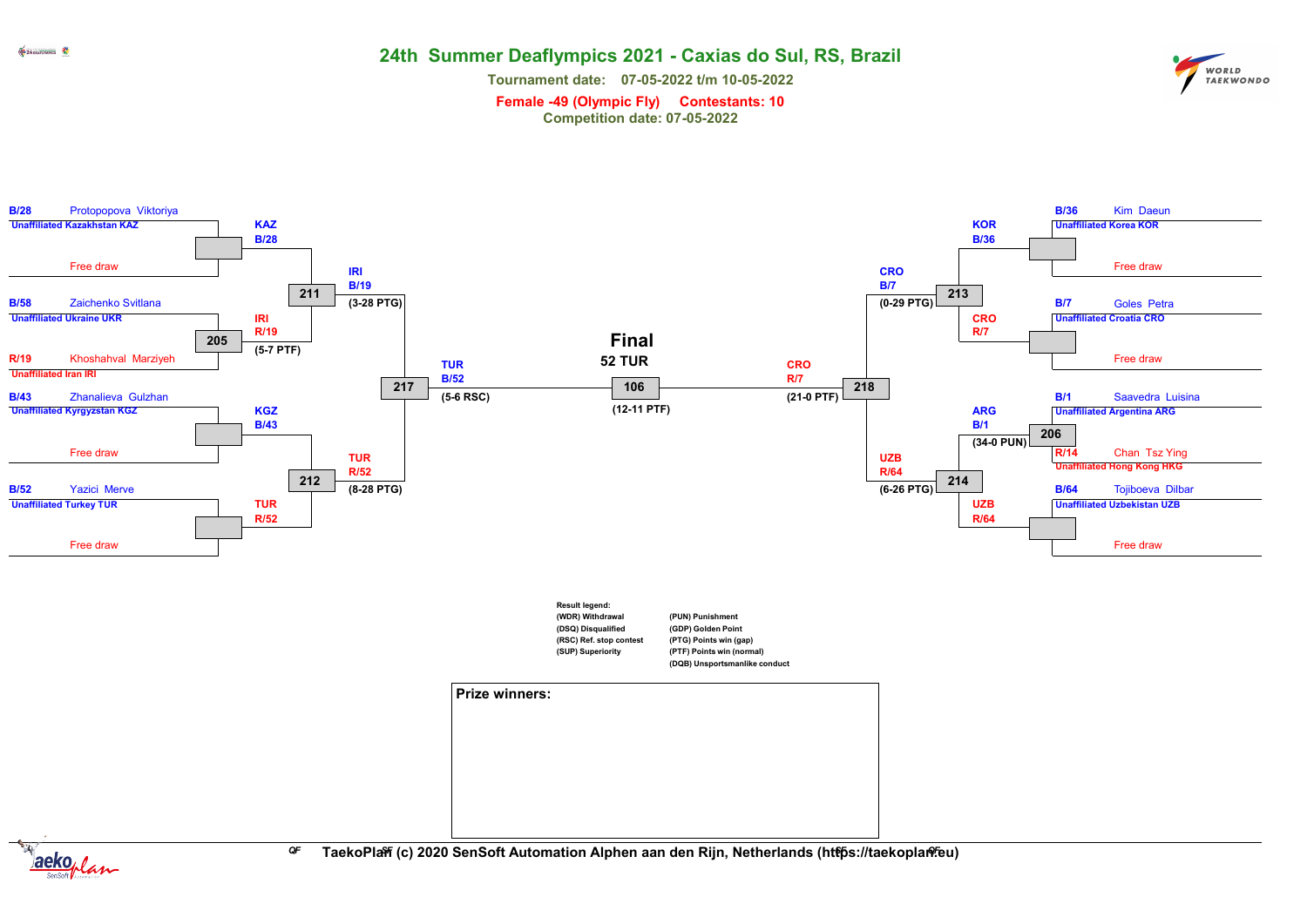Tournament date: 07-05-2022 t/m 10-05-2022



Female -57 (Olympic Feather) Contestants: 8 Competition date: 07-05-2022



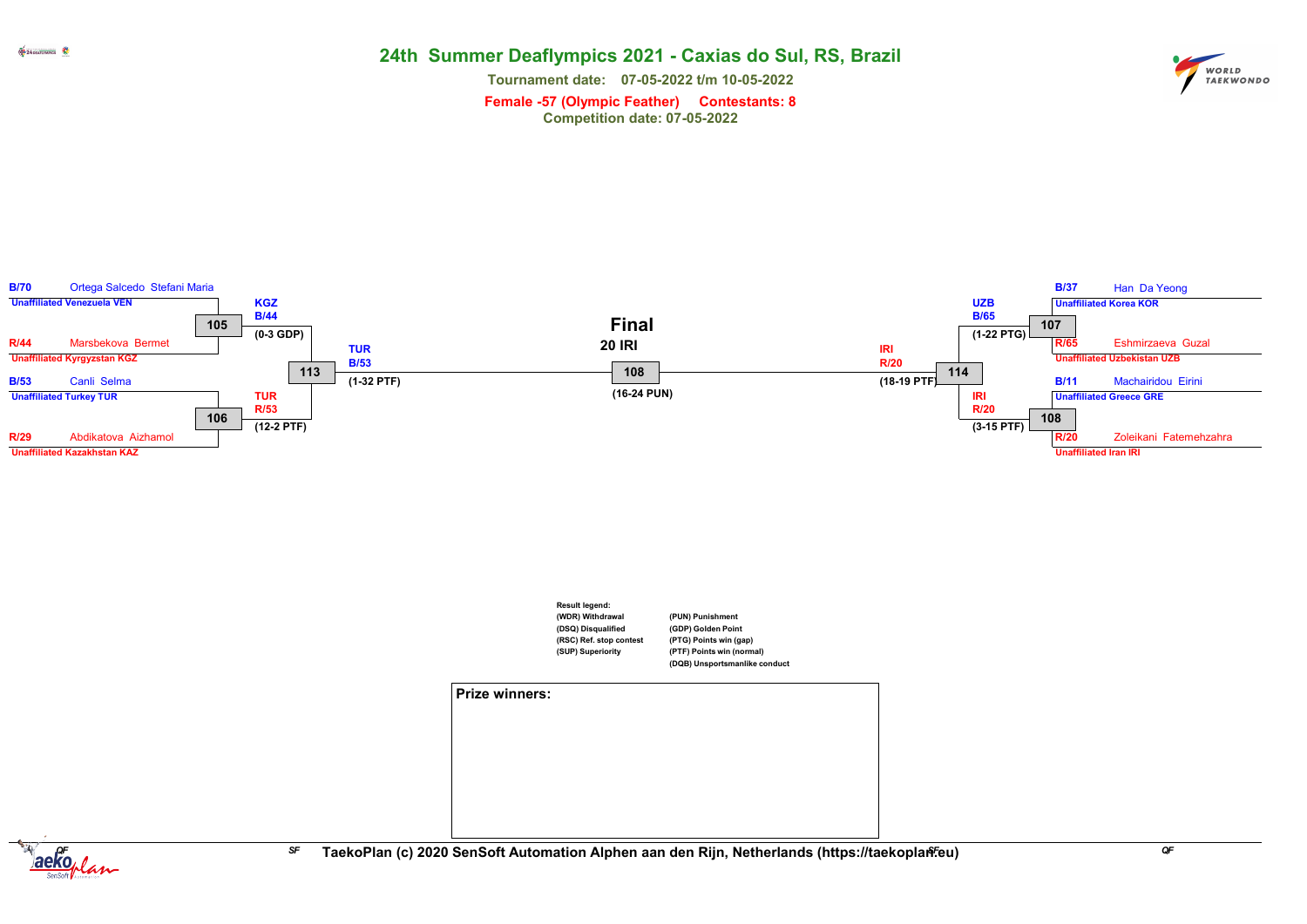Tournament date: 07-05-2022 t/m 10-05-2022



Female -67 (Olympic Welter) Contestants: 8 Competition date: 08-05-2022